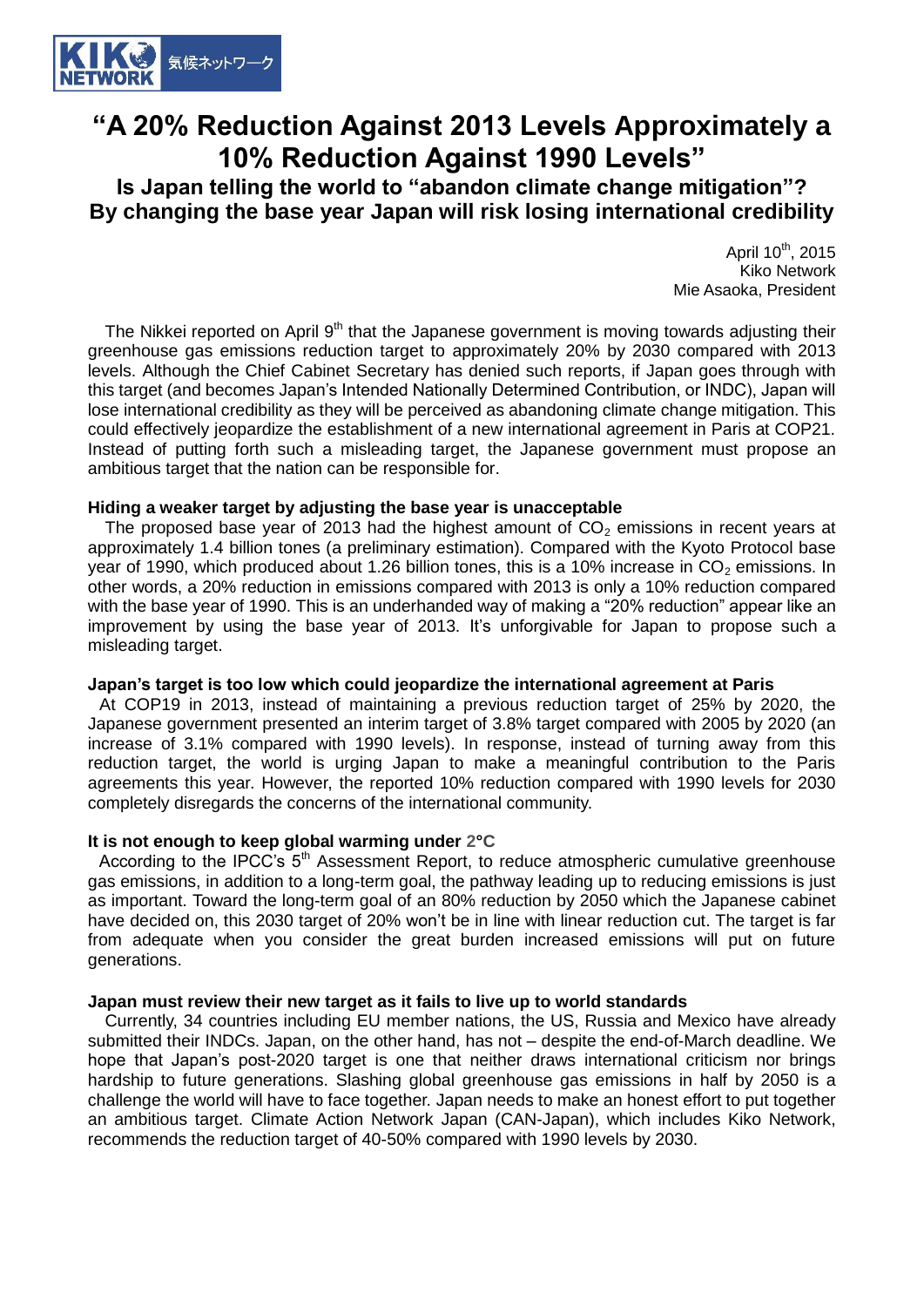

### **Contact:**

Kyoto Office: #305 Takakura Bldg. Takakura-dori, Shijo-agaru, Nakagyo-ku, Kyoto 604-8124, JAPAN TEL:+81-75-254-1011, FAX:+81-75-254-1012, E-mail[:kyoto@kikonet.org](mailto:kyoto@kikonet.org)

Tokyo Office: 6F, Ichibancho-Murakami Bldg., 9-7, Ichibancho, Chiyoda-ku, Tokyo 102-0082, **JAPAN** TEL:+81-3-3263-9210, FAX:+81-3-3263-9463, E-mail[:tokyo@kikonet.org](mailto:tokyo@kikonet.org)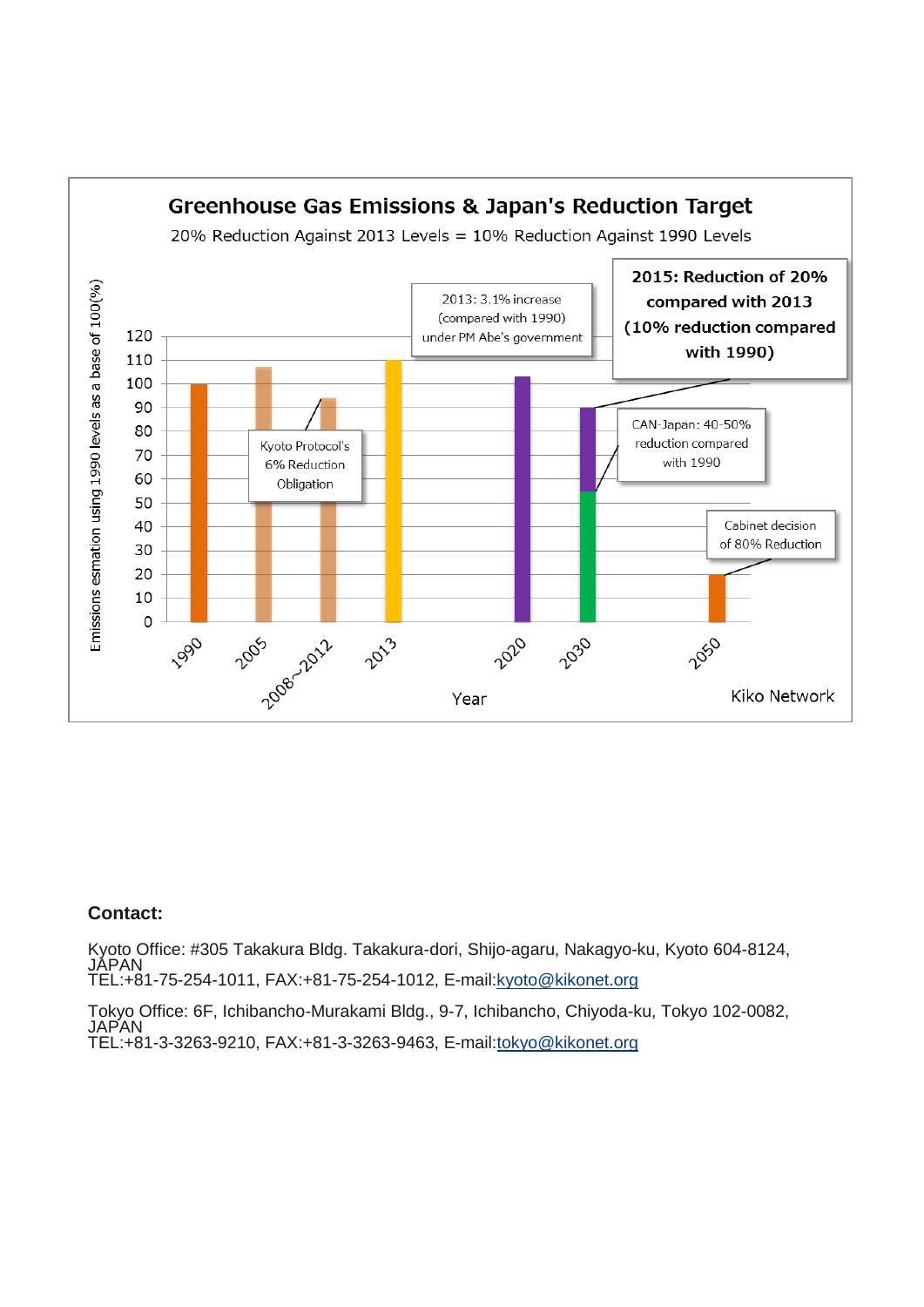

# 「2013 年比 20%削減」=「1990 年比で約 10%削減」 "温暖化対策の放棄"を世界に発信?

### 基準年ずらしの見せかけのかさ上げは、国際的信頼を失うだけ

2015 年 4 月 10 日 認定 NPO 法人 気候ネットワーク 代表 浅岡 美恵

昨日 4 月 9 日の日本経済新聞で、「温暖化ガス、20%削減 30 年目標に政府調整 13 年比で」と報 道されました。記事によれば、「政府は 2030 年までの温暖化ガス排出量を、13 年比で 20%前後削減 する新たな目標を打ち出す方向で調整に入った」とされています。官房長官はこの情報について否定 していますが、もしこのような削減目標を日本の国別目標案(約束草案)として提出すれば、日本は温 暖化対策を放棄したと世界から見なされ、国際社会からの信頼を失い、パリでの新たな国際枠組み合 意の成立を危うくさせかねません。日本政府は、こうしたごまかしの数字で国際交渉に臨むのではなく、 世界に恥ずかしくない目標案を示すべきです。

### ●基準年ずらしのトリックは許容されない

今回「基準年」とされた 2013 年の温室効果ガス排出量は、近年のうちで最大の 13 億 9,500 万トン -CO2(速報値)であり、京都議定書の基準年である 1990 年の排出量 12 億 6,100 万トン-CO2 から約 10%増えています。つまり、2013 年比 20%削減は、京都議定書の基準年の 1990 年比では約 10%削 減にしかなりません。報道された目標案は、基準年を 1990 年から 2013 年に変更することによって削減 量を 10%かさ上げし、「20%削減」に見せようとしているに過ぎません。本質的な排出削減努力ではな く、見かけ上の排出削減を大きく見せようとするトリックは許されません。

### ●低すぎる削減目標はパリ合意の成立を危うくする

2013 年の COP19 において、日本政府は従前の「2020 年 25%削減」に代わって、「2020 年に 2005 年比 3.8%削減(1990 年比 3.1%増加)」という暫定目標を提示しました。これに対し、世界各国からは、 削減目標を後退させるのではなく、パリ合意の貢献のために深掘りすることが求められていました。今 回の報道で示されたような「2030 年に 1990 年比 10%削減」という水準は、世界の要請を全く無視した 数字といえます。

### ●「地球平均気温上昇2℃未満」目標達成に向けた経路としても不十分

IPCC 第 5 次評価報告書で指摘されているように、大気中の温室効果ガスの累積排出量を減らすた めには、長期目標に加え、そこに至る排出削減の経路が重要です。かつて閣議決定した長期目標 「2050 年に 80%削減」に直線的に向かう経路からは、「2013 年比で 2030 年 20%削減」は不十分です。 2030 年の排出量を大きく見積もることは、将来世代への負担を残すことになり、決して適切とは言えま せん。

### ●世界に恥じない数値目標へ見直しを

現在、EU や米国、ロシア、メキシコなど計 34 カ国がすでに国別目標案(約束草案)を提出していま すが、日本は 3 月末の提出期限に間に合わず、遅れをとっています。「2020 年以降の目標」を設定するに あたって、国際社会や将来世代にも恥じない目標を打ち出し、2050 年までに世界で温室効果ガスを半減 するという人類共通の課題に正面から立ち向かい、真に野心的な目標へと引き上げることを強く望みます。 気候ネットワークも参加する日本の気候変動NGO のネットワーク CAN-Japan は「1990 年比で 2030 年まで に 40~50%削減」が可能であり、この目標を掲げるべきであると提言しています。